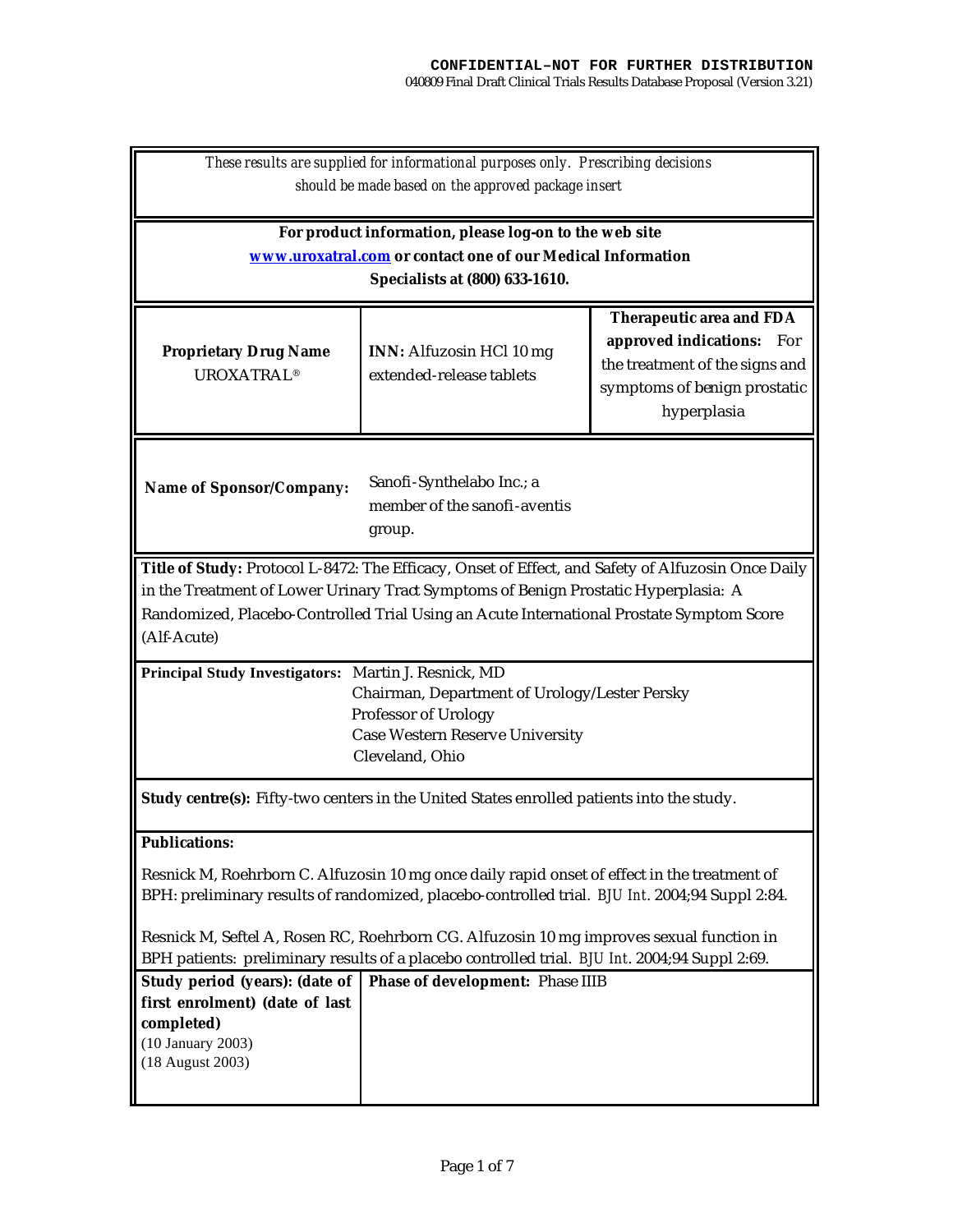## **Objectives:**

Primary Objectives:

- Demonstrate that alfuzosin 10 mg once daily (QD) dose offers symptom relief using the Acute International Prostate Symptom Score (I-PSS) after 7 days of treatment in patients with symptomatic benign prostatic hyperplasia (BPH) as compared with placebo.
- Demonstrate that alfuzosin 10 mg QD has a rapid effect on peak urinary flow rate ( $Q_{\text{max}}$ ) after 7 days of treatment in patients with symptomatic BPH as compared with placebo. Secondary Objectives:
	- Demonstrate that alfuzosin 10 mg QD offers improvement in the Bother Score after 28 days of treatment in patients with symptomatic BPH as compared with placebo.
	- Demonstrate that alfuzosin 10 mg QD maintains or improves symptom relief after 28 days of treatment in patients with symptomatic BPH as compared with placebo using the Acute I-PSS.
	- Demonstrate that alfuzosin 10 mg QD offers improvement in the Bother Score after 7 days of treatment in patients with symptomatic BPH as compared with placebo.
	- Demonstrate that alfuzosin 10 mg QD improves  $Q_{\text{max}}$  after 1 day and maintains or improves Qmax after 28 days of treatment in patients with symptomatic BPH as compared with placebo.
	- Demonstrate that alfuzosin 10 mg QD improves or maintains sexual function after 28 days of treatment in patients with symptomatic BPH as compared with placebo using the Danish Prostate Symptom Score (DAN-PSSsex) and Men's Sexual Health Questionnaire (MSHQ).
	- Demonstrate that alfuzosin 10 mg QD reduces residual urine volume after 28 days of treatment in patients with symptomatic BPH as compared with placebo.
	- Demonstrate that alfuzosin 10 mg QD improves quality of life (QOL) after 28 days using the BPH Impact Score in patients with symptomatic BPH as compared with placebo.

## **Methodology:**

This was a 2-arm, parallel, randomized, double-blind, multicenter, placebo-controlled clinical trial. A total of 384 patients were planned for enrollment (or approximately 8 patients per site). For each patient, the total duration of study participation was 8 weeks. Patients underwent a 4 week (28-day) placebo run-in period followed by 1 month (28 days) on randomized study medication. All patients who met study entry criteria were randomized to either alfuzosin or placebo using a 1:1 ratio across the entire study population. Patients received either alfuzosin 10 mg QD or matching placebo QD.

**Number of patients (planned and analyzed):** 384 patients were to be enrolled. A total of 372 male patients with symptoms of BPH were enrolled into this study.

## **Diagnosis and main criteria for inclusion:**

- Noninstitutionalized males aged ≥50 years.
- Patient had given their written informed consent prior to participating in the trial.
- Patient had lower urinary tract symptoms (LUTS) associated with BPH for ≥6 months and had a digital rectal examination during Screening and a transrectal ultrasonography (TRUS) examination of the prostate performed within 12 months before Day 1.
- Patient had a history of micturition disturbances with various degrees of the following symptoms for at least the past 6 months prior to Day -28: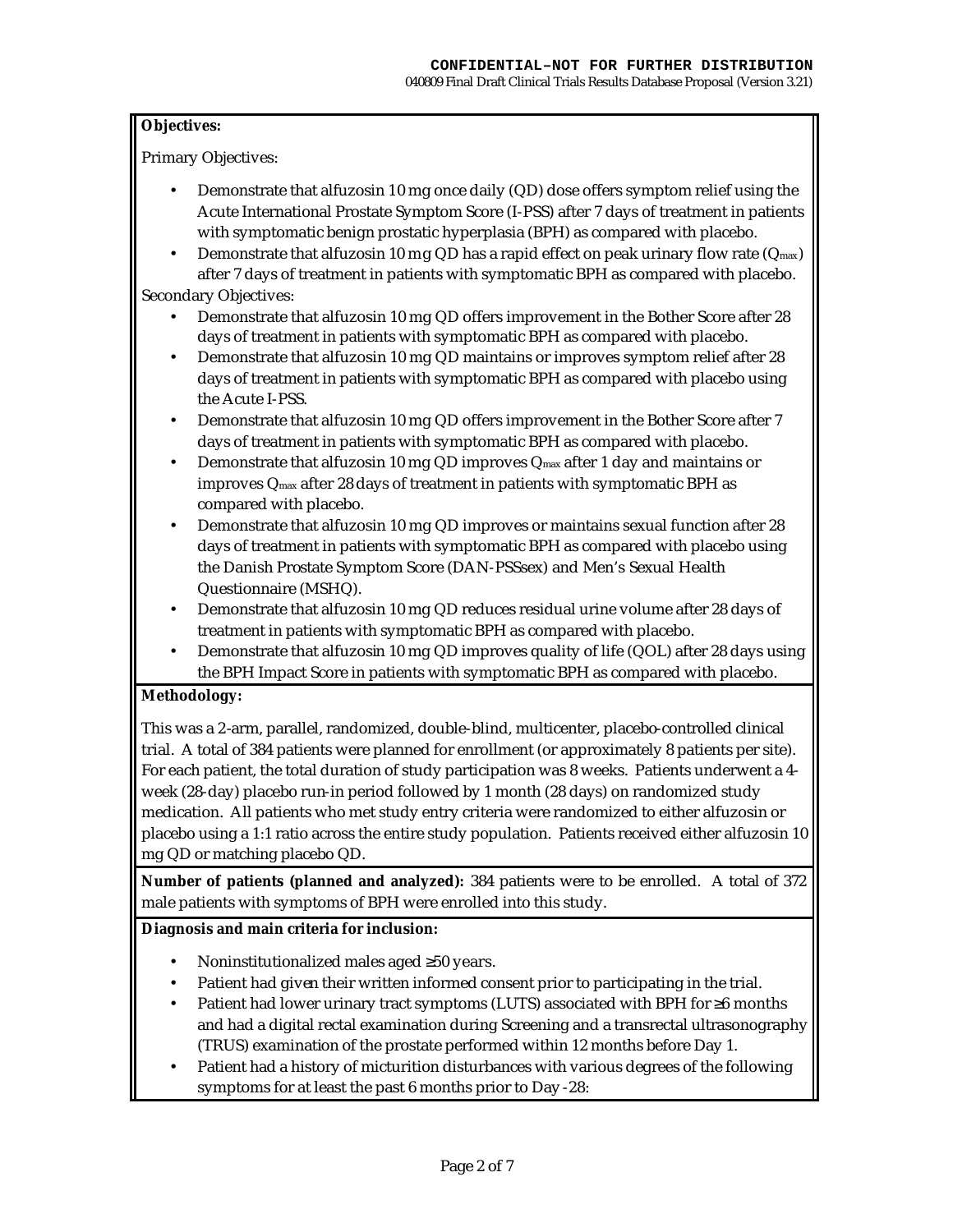|                                                                                                              | Storage symptoms             | Voiding symptoms                    |  |
|--------------------------------------------------------------------------------------------------------------|------------------------------|-------------------------------------|--|
|                                                                                                              | (Irritative symptoms)        | (Obstructive symptoms)              |  |
|                                                                                                              | - daytime frequency          | - difficulty initiating micturition |  |
|                                                                                                              | - nocturia                   | - impaired quality of the stream    |  |
|                                                                                                              | - urgency                    | - feeling of incomplete voiding     |  |
|                                                                                                              |                              | - interruption of the stream        |  |
| Patient had an Acute I-PSS score of $\geq$ 13 and a Bother Score of $\geq$ 3 on Day -28.<br>$\bullet$        |                              |                                     |  |
| Patient had a Q <sub>max</sub> between 5 mL/sec and 12 mL/sec at Day -28 and a voided volume of<br>$\bullet$ |                              |                                     |  |
|                                                                                                              | at least 150 mL on this day. |                                     |  |
|                                                                                                              |                              |                                     |  |

• Patient had a residual urine volume ≤350 mL on Day -28.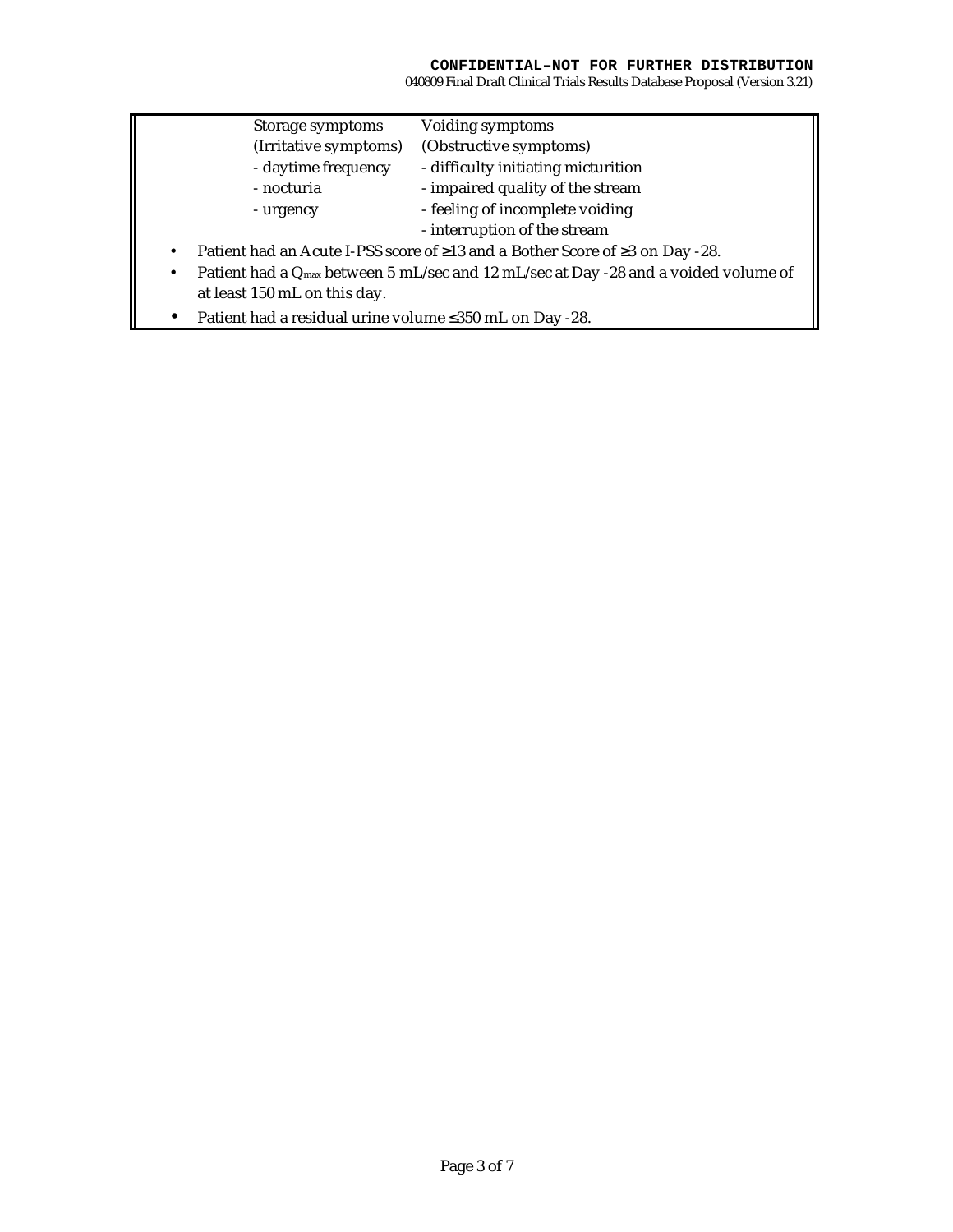#### **Test product, dose and mode of administration, batch number:**

Alfuzosin, 10 mg QD at end of evening meal, oral, CL-04678

#### **Duration of treatment:**

All patients were treated for approximately 1 month.

#### **Reference therapy, dose and mode of administration, batch number :**

Matching placebo, Once daily at end of evening meal, Oral, CL-04673

#### **Criteria for evaluation:**

Efficacy was evaluated by the following: Qmax, voided volume, and flow time as assessed by uroflowmetry; residual volume as assessed by transabdominal ultrasonography; and scores from the Acute I-PSS (including the Bother Score), the DAN-PSSsex, the BPH Impact Index, and the MSHQ. Study Days 8 and 29 were the primary time points for evaluation.

Safety was assessed by the results of the following: vital signs (supine and standing blood pressure and heart rate); physical including digital rectal examinations; clinical laboratory testing; 12-lead electrocardiograms (ECGs); and by monitoring the incidence of adverse events (AEs).

# **Statistical methods:**

Summary statistics included the number (N), mean, standard deviation (SD), median, minimum, and maximum values for continuous variables, and frequencies and percentages for categorical variables.

For all variables, the last measurement before the start of double-blind treatment was used as the Baseline value. Because the first dose of double-blind treatment was taken the evening of Day 1, variables with measurements scheduled on Day 1 used the Day 1 value as the Baseline value. If the Day 1 value was missing and the Day -28 value was available, then the Day -28 value was used as the Baseline value. Variables with measurements scheduled only on Day -28 (Screening) used the Day -28 value as the Baseline value.

Multiple evaluations on the same day were averaged for the summary tables for continuous variables.

The study success was based on an "and/or" logic using 2 primary endpoints. Thus, the Bonferroni-adjusted type I error rate of 0.025 was applied to 2 primary endpoints to account for multiple comparisons and to control the overall type I error rate of 0.05. Unless otherwise specified, all other statistical tests had type I errors of 0.05 and 2-sided tests were used.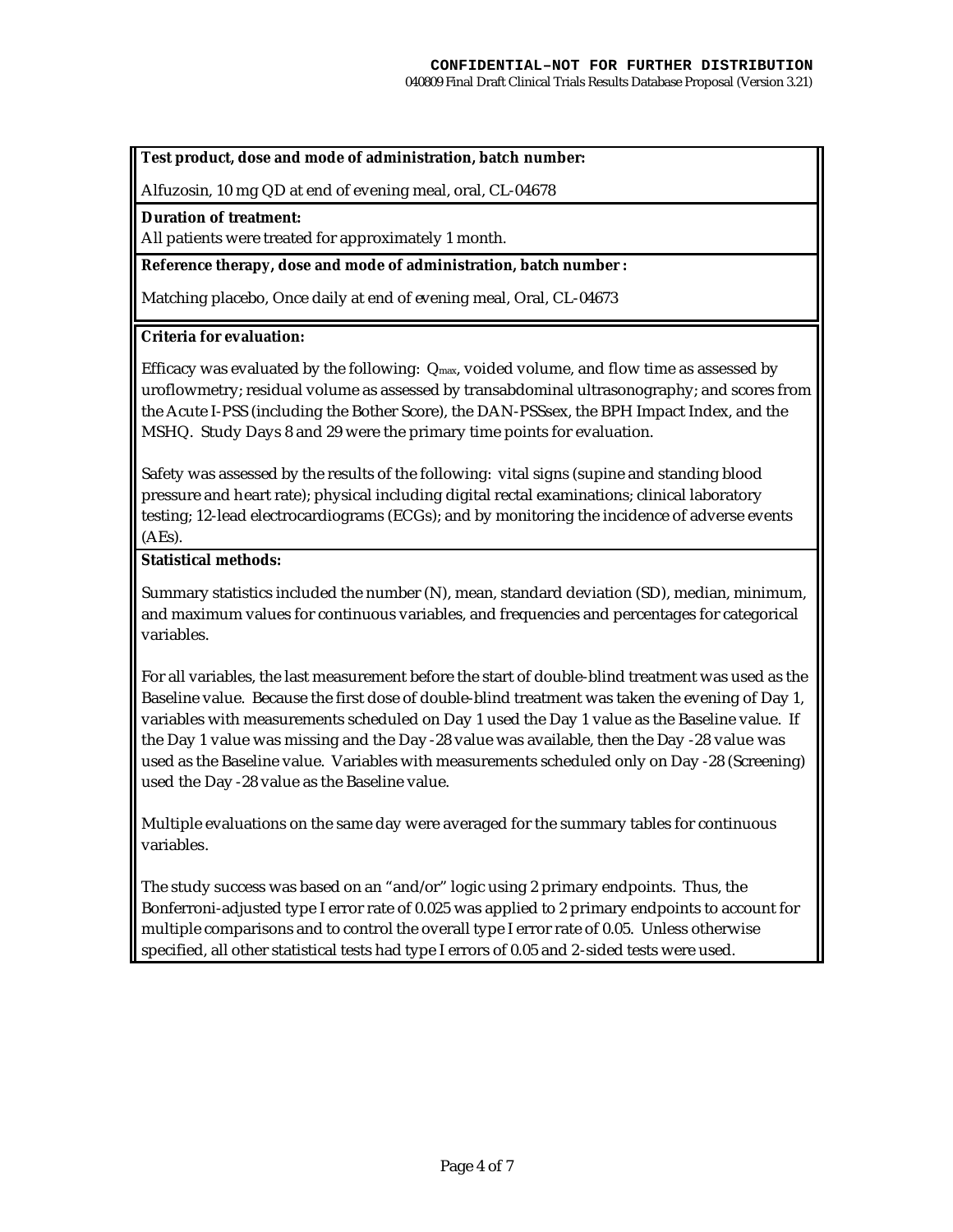## **SUMMARY – CONCLUSIONS**

# **EFFICACY RESULTS:**

## **Acute I-PSS Total Score:**

**Primary:** Analysis of the primary endpoint, reduction in Acute I-PSS Total Score at Day 8 on the ITT population, revealed that at Day 8, patients in the alfuzosin group had a greater mean reduction from Baseline of 3.4 points compared with 2.7 points for the placebo group. A trend toward significance (p=0.07) occurred at Day 8 and the mean reduction was highly significant (p=0.003) by Day 29 (see secondary endpoint). The analysis of Acute I-PSS Total Score reduction from Baseline to Day 8 by categorized groups (reduction <0%, reduction =0% and <20%, reduction =20% and <50%, and reduction =50%) also revealed no statistically significant differences between treatment groups, although a trend toward significance was observed (p=0.082) for the alfuzosin group.

When the reduction in Acute I-PSS Total Score at Day 8 was evaluated for the Per-Protocol population, results were similar to the results observed for the ITT population. Patients in the alfuzosin group had a greater mean reduction from Baseline of 3.6 points compared with 2.6 points in the placebo group. No statistically significant difference between treatment groups was observed. The Per-Protocol population analysis of Acute I-PSS Total Score reduction from Baseline to Day 8 by categorized groups (reduction <0%, reduction =0% and <20%, reduction =20% and <50%, and reduction =50%) also revealed no statistically significant differences between treatment groups, although a trend toward significance was observed (p=0.082) for the alfuzosin group.

**Secondary:** The analysis of reduction in Acute I-PSS Total Score at Day 29 showed a statistically significant difference between treatment groups (p=0.003). Patients in the alfuzosin group had a significantly greater reduction from Baseline (4.5 points) than patients in the placebo group (3.1 points). Additionally, a statistically significantly higher percentage of patients in the alfuzosin group (44.3%) demonstrated maintenance of reduction in Acute I-PSS Total Score compared with placebo  $(32.6\%)$  (p=0.028). Patients in the alfuzosin group also had statistically significantly greater reductions from Baseline to Day 29 for the irritative, obstructive, and nocturia subscores of the I-PSS (p=0.016, p=0.004, and p=0.042, respectively) compared with placebo. For the nocturia subscore, patients in the alfuzosin group also had a statistically significantly greater reduction from Baseline at Day 8 compared with placebo ( $p=0.046$ ), which suggests that alfuzosin patients experienced a greater decrease in the number of times they had to get up during bedtime to urinate.

## **Peak urinary flow rate (PFR or Qmax):**

**Primary:** Analysis of the primary endpoint, improvement in peak flow rate (PFR) at Day 8, revealed that at Day 8, a statistically significant difference in improvement from Baseline between treatment groups was observed (p<0.001). Patients in the alfuzosin group had a significantly greater mean improvement from Baseline (1.92 mL/sec) than patients in the placebo group (0.39 mL/sec). The analysis of PFR improvement from Baseline to Day 8 by categorized groups (improvement <0%, improvement =0% and <20%, improvement =20% and <50%, and improvement =50%) showed that patients in the alfuzosin group had a statistically significantly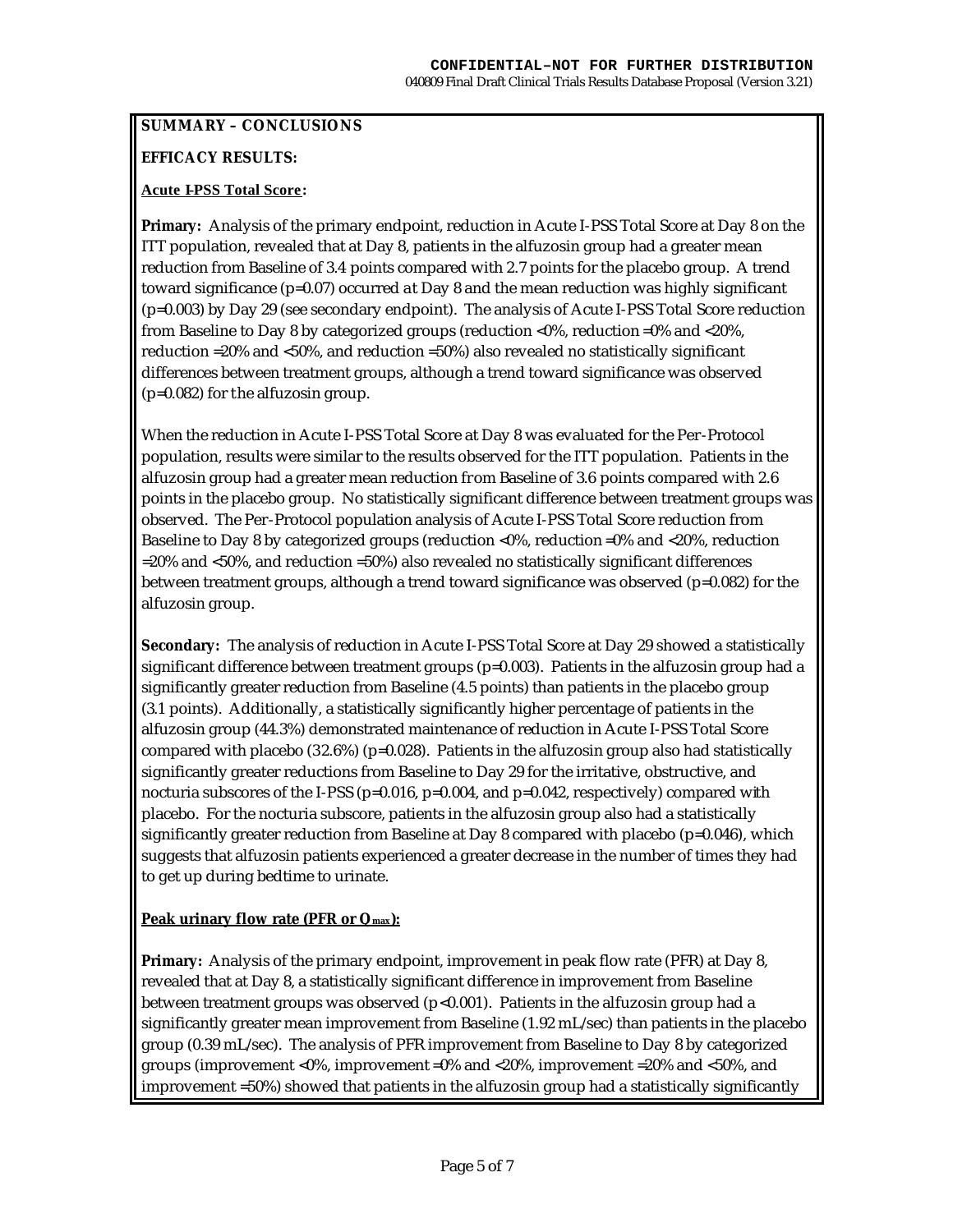greater improvement at Day 8 compared with placebo (p<0.001).

Improvement in Qmax from Baseline to Day 8 was also evaluated for the Per-Protocol population. Prior to database lock, it was decided that Q<sub>max</sub> measurements were not reliable when voided volume was <125 mL. As a result, Qmax was set to "missing" if a patient's voided volume was <125 mL. However, this was not a criterion for exclusion from the Per-Protocol population. Therefore, patients with a voided volume <125 mL were included in the overall Per-Protocol population but excluded from the summary table for  $Q_{\text{max}}$  at Day 8. The decision was made by the Senior Medical Director to exclude 1 patient (Patient 010/1205) from the Qmax at Day 8 Per-Protocol analysis due to the patient's voided volume of <125 mL, resulting in an overall population of 284 patients for this particular analysis (as opposed to the 285 patients for the total Per-Protocol population). Results were similar for the Per-Protocol population compared with the ITT population. A statistically significant mean difference between treatment groups was observed (p<0.001). Patients in the alfuzosin group had a mean improvement in  $Q_{\text{max}}$  from Baseline to Day 8 of 2.01 mL/sec compared to an improvement of 0.41 mL/sec in the placebo group. The Per-Protocol population analysis of PFR improvement from Baseline to Day 8 by categorized groups (improvement <0%, improvement =0% and <20%, improvement =20% and <50%, and improvement =50%) showed that patients in the alfuzosin group had a statistically significantly greater impr ovement at Day 8 compared with placebo (p=0.008).

**Secondary:** The analysis of PFR also revealed that patients in the alfuzosin group showed greater improvement from Baseline at both Day 2 and Day 29 than patients in the placebo group. The difference between treatment groups was statistically significant at both time points  $(p=0.021)$ at Day 2 and p<0.001 at Day 29). Additionally, a statistically significantly higher percentage of patients in the alfuzosin group showed maintenance of improvement in PFR compared with placebo (p=0.006).

## **Bother Score:**

Analysis of the main secondary endpoint, reduction in I-PSS Bother Score at Day 29, revealed that patients in both treatment groups had a similar reduction from Baseline to Day 29 (0.7-point reduction for the alfuzosin group and 0.6-point reduction for the placebo group); no statistically significant difference between treatment groups was observed.

## **Other Secondary Endpoints:**

Analysis of the remaining secondary objectives and their corresponding endpoints revealed the following:

- The analysis of reduction in Bother Score at Day 8 showed that patients in both treatment groups had a similar reduction from Baseline to Day 8. No statistically significant difference between treatment groups was observed.
- The analysis of improvement in DAN-PSSsex questionnaire results from Baseline to Day 29 revealed that alfuzosin patients demonstrated a statistically significantly  $(p=0.015)$ greater improvement for the 1A individual score ("Can you get an erection?") than placebo patients, whose scores actually worsened. No other statistically significant differences between treatment groups were observed for any of the other individual scores of the DAN-PSSsex.